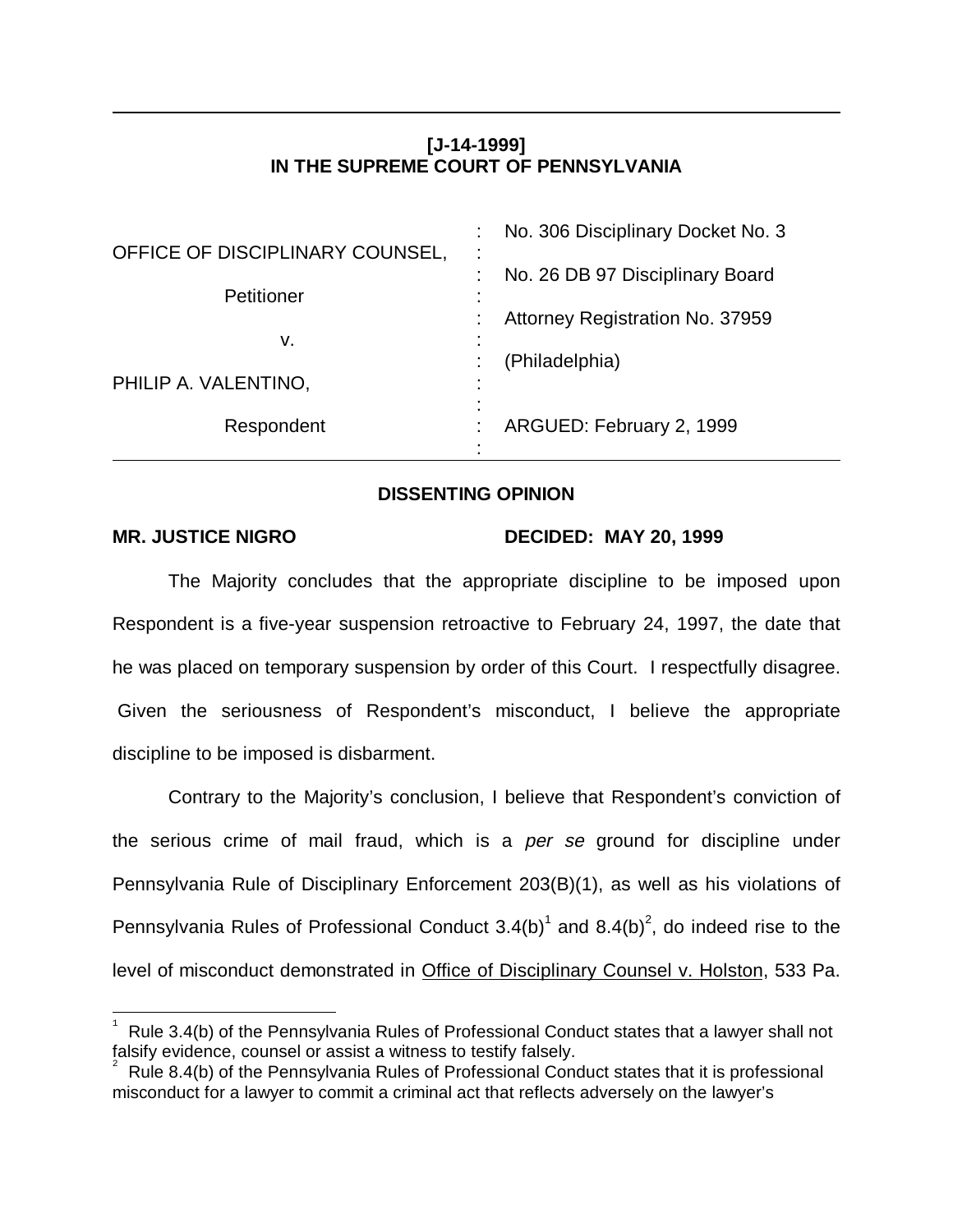### [J-14-99]

78, 619 A.2d 1054 (1993). In Holston, the respondent forged a judge's name on a fabricated divorce decree in an attempt to cover up his failure to competently represent his client in the divorce. When questioned about the divorce decree, the respondent lied to the judge, telling him that he did not know how he got the document. However, shortly thereafter, the respondent consulted with an attorney, realized the gravity of his misconduct, and informed the judge that he was responsible for forging his signature on the divorce decree. In mitigation, the respondent argued that he was under extreme personal and financial pressures, that once he realized his error he admitted his misconduct to the judge, that he had fully admitted his wrongdoings, and that he was active in his church and community. Given the egregious nature of Holston's misconduct, however, the Court found that the only appropriate form of discipline that would protect both the integrity of the bar and the administration of justice was disbarment. In reaching this conclusion, the Court stated that:

Respondent acted dishonestly and has demonstrated his unfitness to continue practicing law. Truth is the cornerstone of the judicial system and a license to practice law requires allegiance and fidelity to truth. Respondent's lying to the court and dishonesty in forging a court order are the antithesis of these requirements. Accordingly, we deem disbarment to be the appropriate remedy in this case . . . .

### Holston, 533 Pa. at 84, 619 A.2d at 1057.

I do not discern any appreciable difference between Respondent's misconduct and the misconduct that resulted in Holston's disbarment. If anything, I believe that Respondent's misconduct may be more egregious than the misconduct that resulted in

honesty, trustworthiness or fitness as a lawyer in other respects.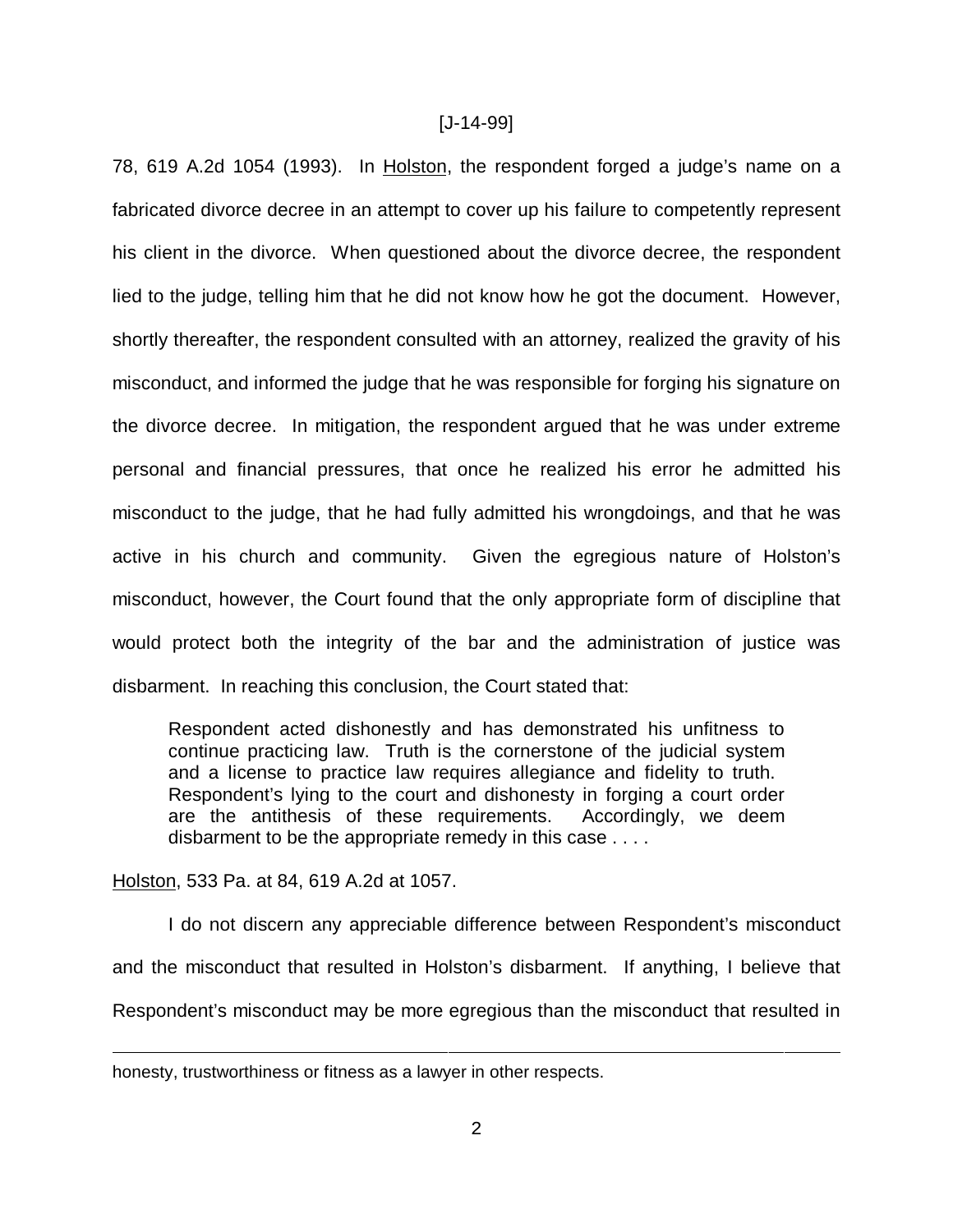#### [J-14-99]

Holston's disbarment, because Respondent committed his misconduct over an extended period of time, and because Respondent directed his own mother, as her attorney, to perjure herself and open herself to potential criminal liability. Although Respondent decided to correct his mother's perjurious testimony soon after her appearance before the grand jury, and thereafter cooperated fully with the authorities' investigation into his collusion with Dr. Moses, Respondent has nevertheless dealt a serious blow to both the standing and integrity of the bar and the administration of justice. Therefore, I cannot concur in the Majority's conclusion that a five-year suspension is appropriate in the instant case. Instead, in accordance with the Report and Recommendation of the Disciplinary Board issued on August 28, 1998, I would disbar Respondent retroactive to the date of his temporary suspension on February 24, 1995.

Messrs. Justice Castille and Saylor join in the dissenting opinion.

3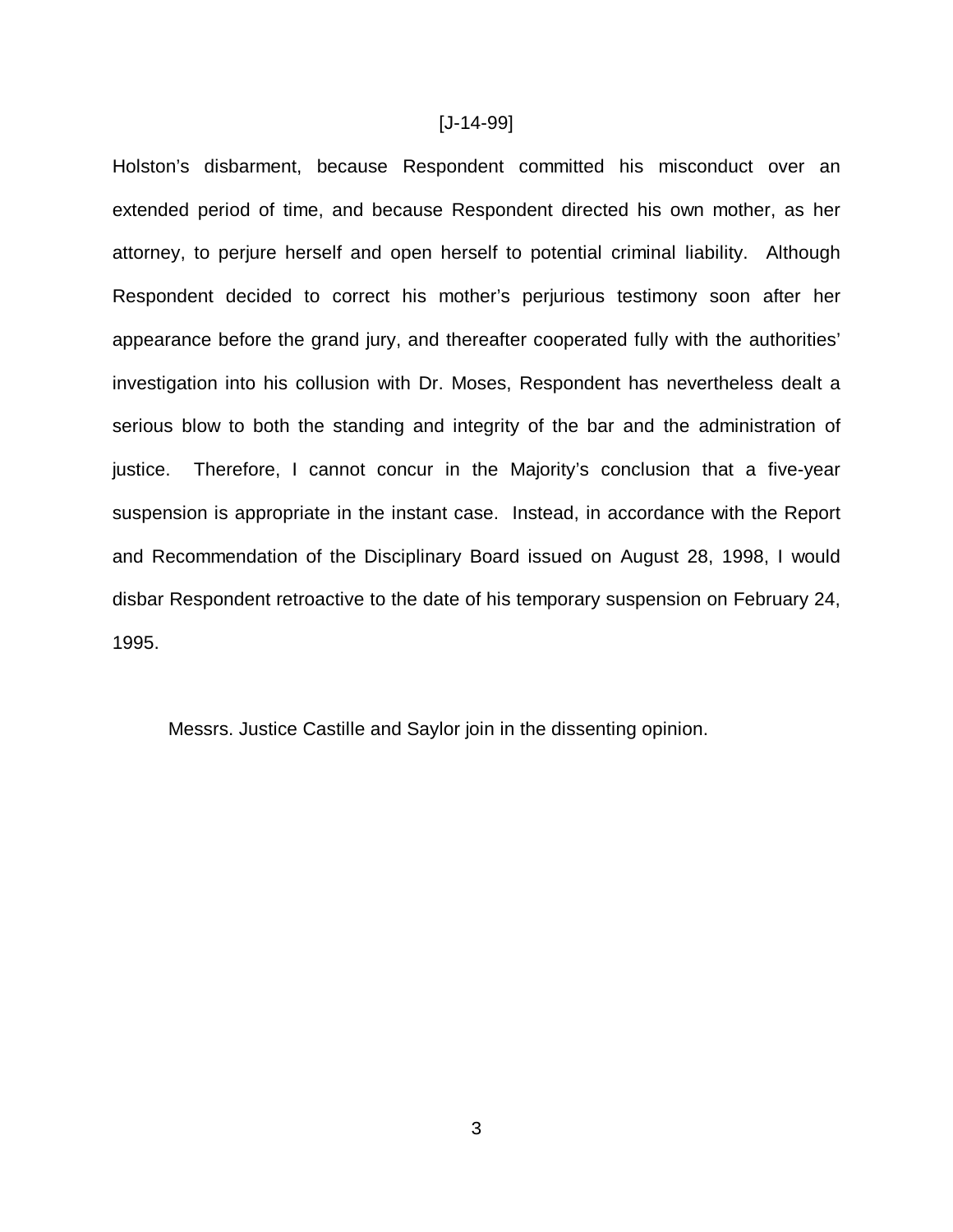# **[J-14-1999] IN THE SUPREME COURT OF PENNSYLVANIA**

| OFFICE OF DISCIPLINARY COUNSEL, | : No. 306 Disciplinary Docket No. 3 |
|---------------------------------|-------------------------------------|
| Petitioner                      | : No. 26 DB 97 Disciplinary Board   |
| v.                              | Attorney Registration No. 37959     |
|                                 | (Philadelphia)                      |
| PHILIP A. VALENTINO,            |                                     |
| Respondent                      | : ARGUED: February 2, 1999          |

# **OPINION**

# MR. JUSTICE ZAPPALA DECIDED: MAY 20, 1999

This disciplinary matter arises from a Petition for Discipline charging Respondent, Philip Valentino, Jr., with a violation of Pa.R.D.E. 203(b)(1), based upon his conviction of one count of mail fraud,18 U.S.C. § 1341. The Disciplinary Board has recommended that Respondent be disbarred. Upon independent review of the circumstances surrounding Respondent's conviction, we hold that the appropriate sanction for his misconduct is a fiveyear suspension, retroactive to the date of temporary suspension.

The record establishes that between 1987 and 1996, Respondent and Dr. Larry Moses engaged in several instances of fraud against insurance companies. Dr. Moses submitted fraudulent medical bills overstating the amount of medical services that had been provided to patients.<sup>1</sup> Respondent then mailed the files and reports to the insurance companies, which issued settlement checks to Respondent. One of the five cases of

 $\overline{a}$ 1

The cases did involve actual injuries where medical treatment was sought.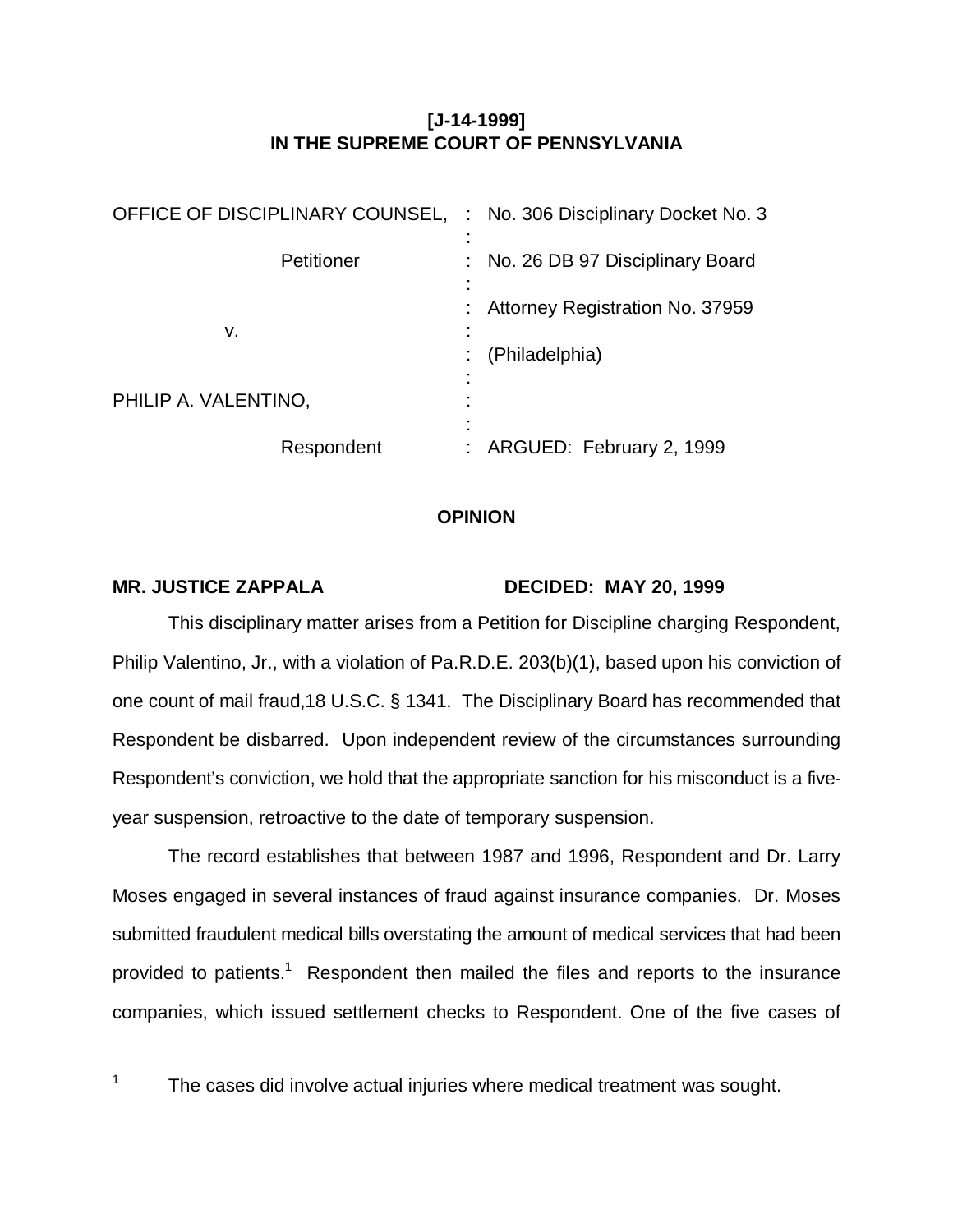fraudulent billing involved the personal injury action of Respondent's mother. Another case, which formed the basis of Respondent's conviction, involved an action by his wife where she recovered a settlement check in the amount of \$3,000.

At his mother's arbitration hearing, Respondent submitted the false medical bills of Dr. Moses, who was under investigation for his billing practices at the time. In 1996, Respondent's mother was subpoenaed to testify before the grand jury about her visits to Dr. Moses. Respondent acted as her attorney and advised her to give false testimony regarding her treatment, which she did. Realizing the seriousness of the situation, Respondent immediately contacted his attorney and had the improper testimony corrected. To protect his mother from a perjury prosecution, Respondent admitted his involvement in the scheme. Although the government was only aware of the false billing involving Respondent's wife and mother, Respondent volunteered information regarding three other cases on which the statute of limitations had run.

In November of 1996, Respondent entered a guilty plea to one count of mail fraud. He subsequently joined in a Petition to Suspend filed by the Office of Disciplinary Counsel, which our Court granted on February 24, 1997. On February 28, 1997, Judge Robert Kelly of the United States District Court for the Eastern District of Pennsylvania granted Respondent's motion for a downward departure from the sentencing guidelines and sentenced Respondent to three years probation, with the first twelve months on home confinement. Respondent was further ordered to pay restitution in the amount of \$21,800, and pay a fine of  $$5,000.<sup>2</sup>$ 

A disciplinary hearing was held on October 14, 1997. The Hearing Committee found that Respondent's conviction constituted a conviction of a serious crime and was a *per se* 

<sup>2</sup> Judge Kelly noted at sentencing that Respondent's mail fraud conviction did not fall within the norm as reflected in the sentencing guidelines and that his subornation of perjury was a panic reaction which was corrected.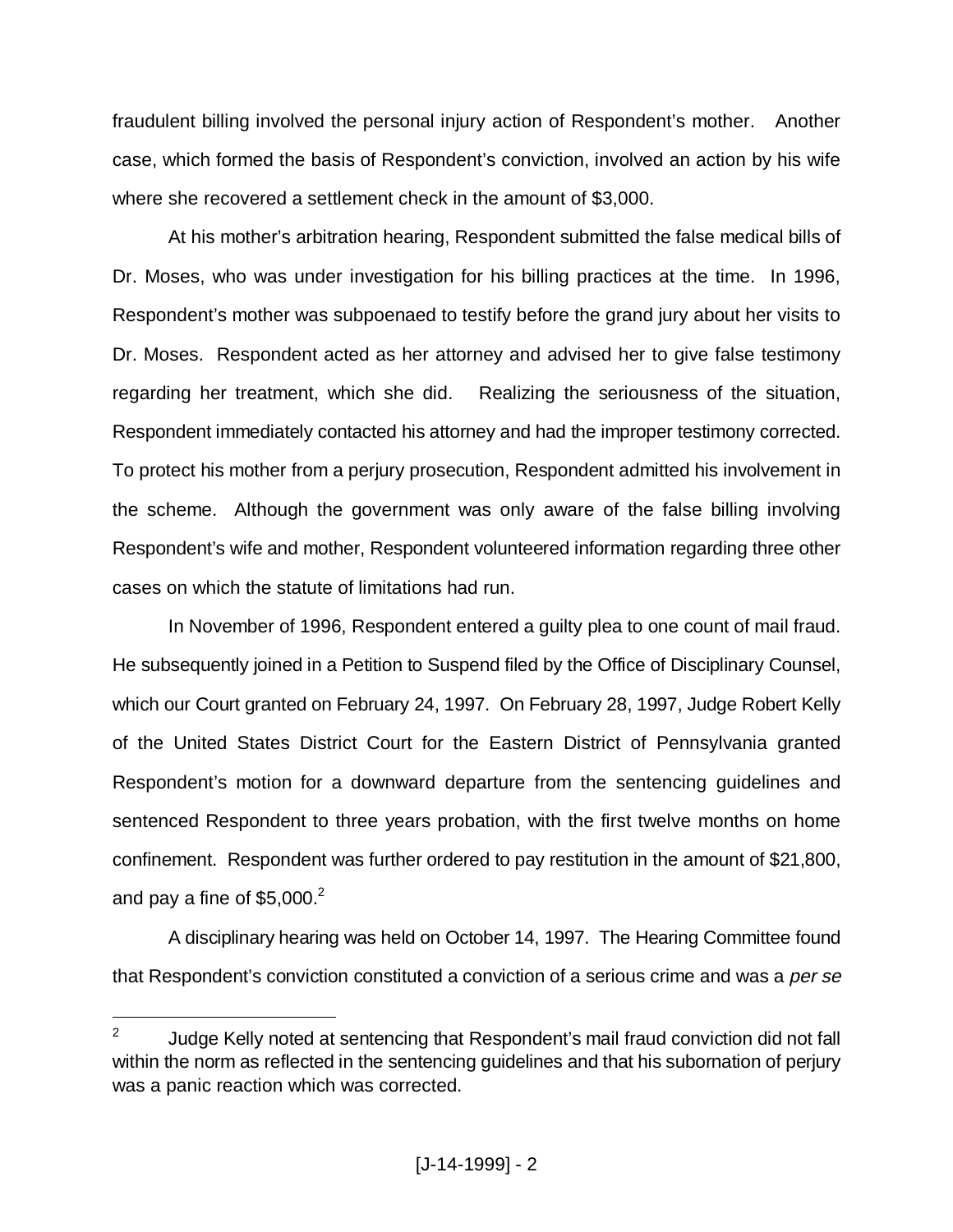ground for discipline under Pa.R.D.E. 203(B)(1). $3$  It also found that Respondent violated Rule of Professional Conduct 3.4(b), (a lawyer shall not counsel or assist a witness to testify falsely), and Rule of Professional Conduct 8.4(b), (it is professional misconduct for a lawyer to commit a criminal act that reflects adversely on the lawyer's honesty, trustworthiness or fitness as a lawyer in other respects). The Committee noted that Respondent's conviction for mail fraud and his subornation of perjury was mitigated by the fact that he brought his misconduct to the attention of the authorities, paid full and complete restitution and presented strong evidence of his good character. Accordingly, it recommended a twenty-four month suspension, retroactive to the date of temporary suspension.

In a Report and Recommendation dated August 28, 1998, the Disciplinary Board concurred with the Hearing Committee's conclusions regarding Respondent's violation of disciplinary rules. As to the appropriate discipline, however, it recommended disbarment. The Board found that Respondent's mail fraud conviction was considerably aggravated by his subornation of perjury and that his dishonesty rose to the level of misconduct exhibited in Office of Disciplinary Conduct v. Grigsby, 493 Pa. 194, 425 A.2d 730 (1981) and Office of Disciplinary Counsel v. Holston, 533 Pa. 78, 619 A.2d 1054 (1993), where disbarment was found to be the appropriate sanction. $^4$  Respondent filed a Petition for Review with this Court, and we granted oral argument.

In attorney disciplinary matters, our review is *de novo*. Pa.R.D.E. 208 (e). Thus, we are not bound by the findings or recommendations of the Disciplinary Board, although we give them substantial deference. Office of Disciplinary Counsel v. Chung, 548 Pa. 108,

<sup>3</sup> Rule of Disciplinary Enforcement 203 provides that a conviction of a crime which may result in suspension under Enforcement Rule 214 (relating to attorneys convicted of crimes) shall be grounds for discipline.

<sup>4</sup> One Board member dissented and would have recommended a four-year suspension.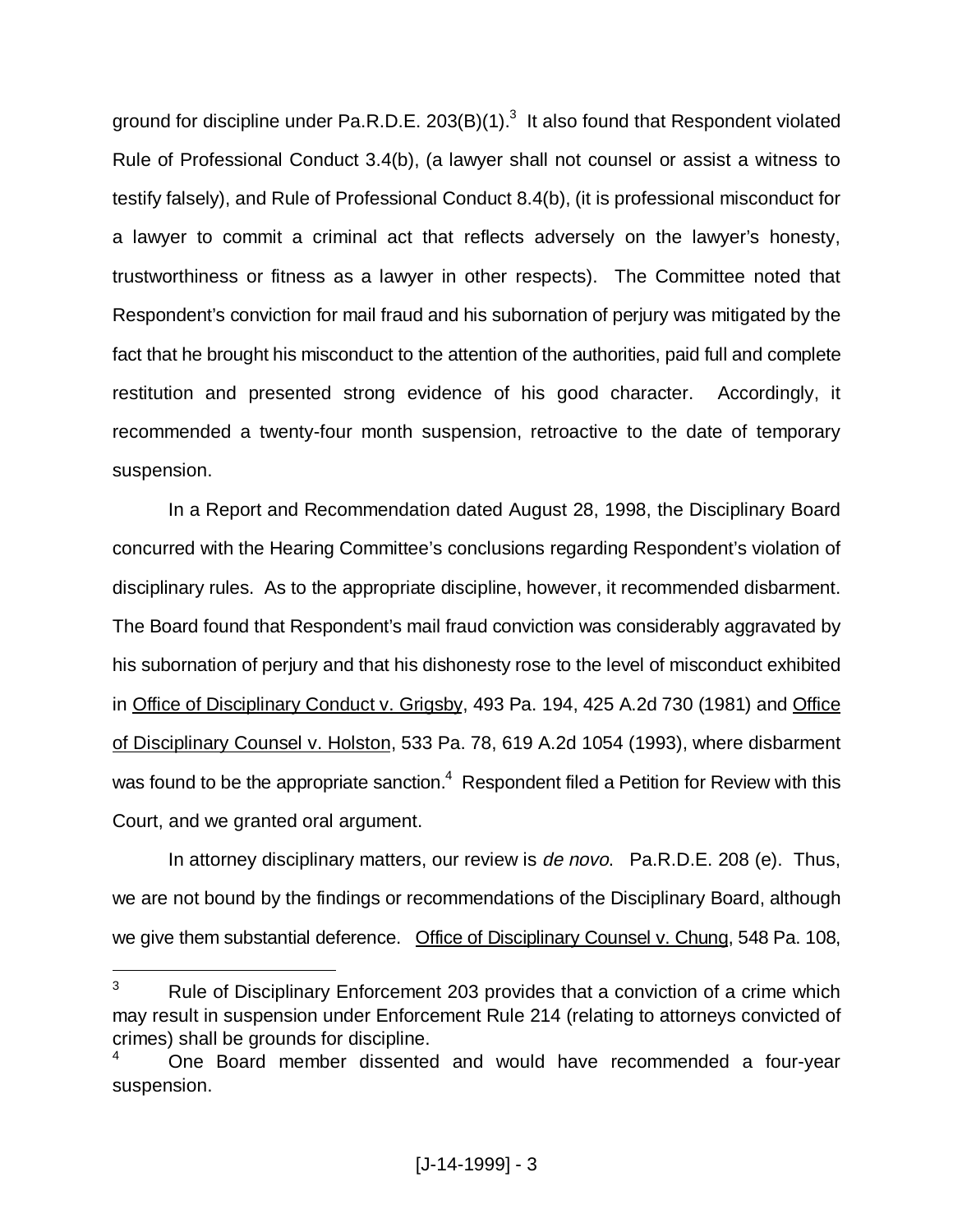695 A.2d 405 (1997). Exercising such review, we concur with the Disciplinary Board's factual findings and conclusions concerning the violations of disciplinary rules. The only matter remaining for our consideration is the appropriate discipline to be imposed.

In any disciplinary case arising from a criminal conviction, the events surrounding the criminal charge must be taken into account when determining an appropriate measure of discipline. Office of Disciplinary Counsel v. Eilberg, 497 Pa. 388, 441 A.2d 1193 (1982). Consideration is to be given to any mitigating factors that are present. Id. Moreover, we recognize that the sentence imposed by the federal court has already provided Respondent with punishment for his misconduct. Disciplinary sanctions, in contrast, are not designed for their punitive effects, but rather are intended to protect the public from unfit attorneys and maintain the integrity of the legal system. Office of Disciplinary Counsel v. Christie, 536 Pa. 394, 639 A.2d 782 (1994).

The Office of Disciplinary Counsel urges our Court to adopt the Disciplinary Board's recommendation of disbarment. Respondent contends that the extensive mitigating evidence presented warrants a suspension of no more than three years. In determining whether to impose suspension or disbarment, we keep in mind the essential difference between the two sanctions.

[T]he distinction between these two sanctions is more than a quantitative one. There is a qualitative difference between [suspension and disbarment]. Although reinstatement is provided for in the case of suspension (exceeding three months) and disbarment, Pa.R.D.E. 218, the entitlement to reinstatement under the two sanctions is materially different. In the case of suspension the withdrawal of the privilege to practice law is for a specified period of time. After the expiration of that period a suspended attorney can resume the practice of law upon a demonstration of his or her fitness to practice. In contrast, where disbarment has been imposed, the length of the withdrawal of the privilege to practice law has not been previously determined. In disbarment the only expression as to the length of the withdrawal of the license to practice is that it must extend for a period of at least five years.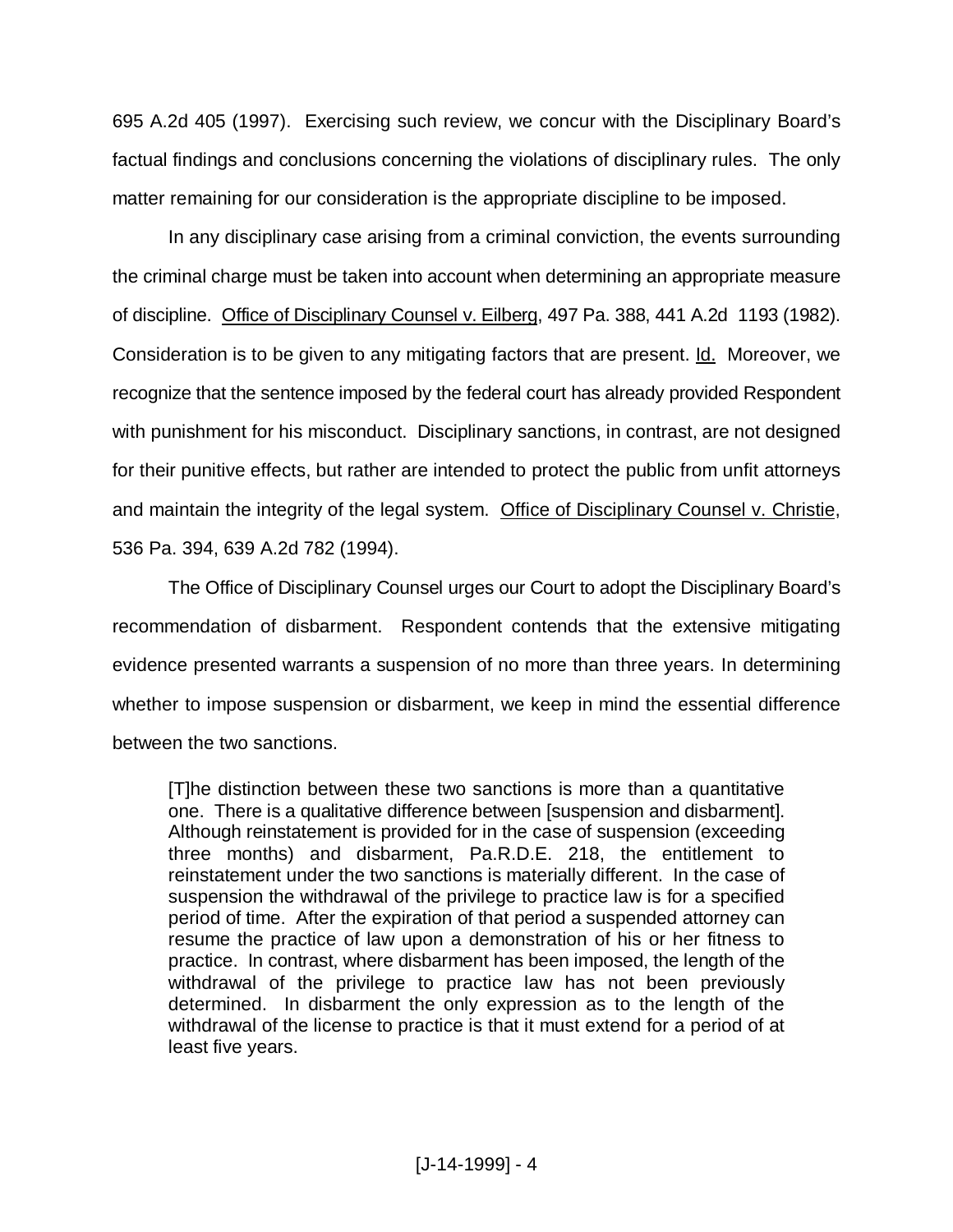Office of Disciplinary Counsel v. Keller, 509 Pa. 573, 578-579, 506 A.2d 872, 874-875 (1986); See also Office of Disciplinary Counsel v. Renfroe, 548 Pa. 101, 695 A.2d 401 (1997).

Respondent argues that suspension is warranted based on the fact that he has no prior history of disciplinary violations, he cooperated with the authorities by making full disclosure of the wrongful conduct and promptly paid his restitution and fine. Regarding the subornation of his mother's false testimony before the grand jury, Respondent contends that he acted out of panic, immediately recognized his error and rectified the matter. He cites extensively from Judge Kelly's remarks at his sentencing hearing and refers us to a decision of the New Jersey Disciplinary Board which imposed a two year suspension from the practice of law in that state.

The Office of Disciplinary Counsel relies on Office of Disciplinary Counsel v. Grigsby, and Office of Disciplinary Counsel v. Holston, in support of disbarment.<sup>5</sup> In Grigsby, the respondent filed a false sworn application for a driver's license and filed a sworn pleading known to be false in connection with a garnishment proceeding. Considering the respondent's extensive disciplinary record, we concluded that disbarment was necessary to protect the public, the profession and the courts from a lawyer who had repeatedly engaged in professional misconduct. We held that false swearing is an "egregious species of dishonesty" which goes to the heart of the legal profession. Id. at 200, 425 A.2d at 733. We stated:

<sup>5</sup> Office of Disciplinary Counsel further contends that Judge Kelly's remarks at sentencing are irrelevant to the determination of the appropriate discipline as the focus of the criminal trial was Respondent's loss of liberty, whereas the focus of a disciplinary proceeding is his fitness to practice law. It also urges our Court to disregard the decision of the New Jersey Disciplinary Board and instead rely on the recommendation of its own Board, disbarment.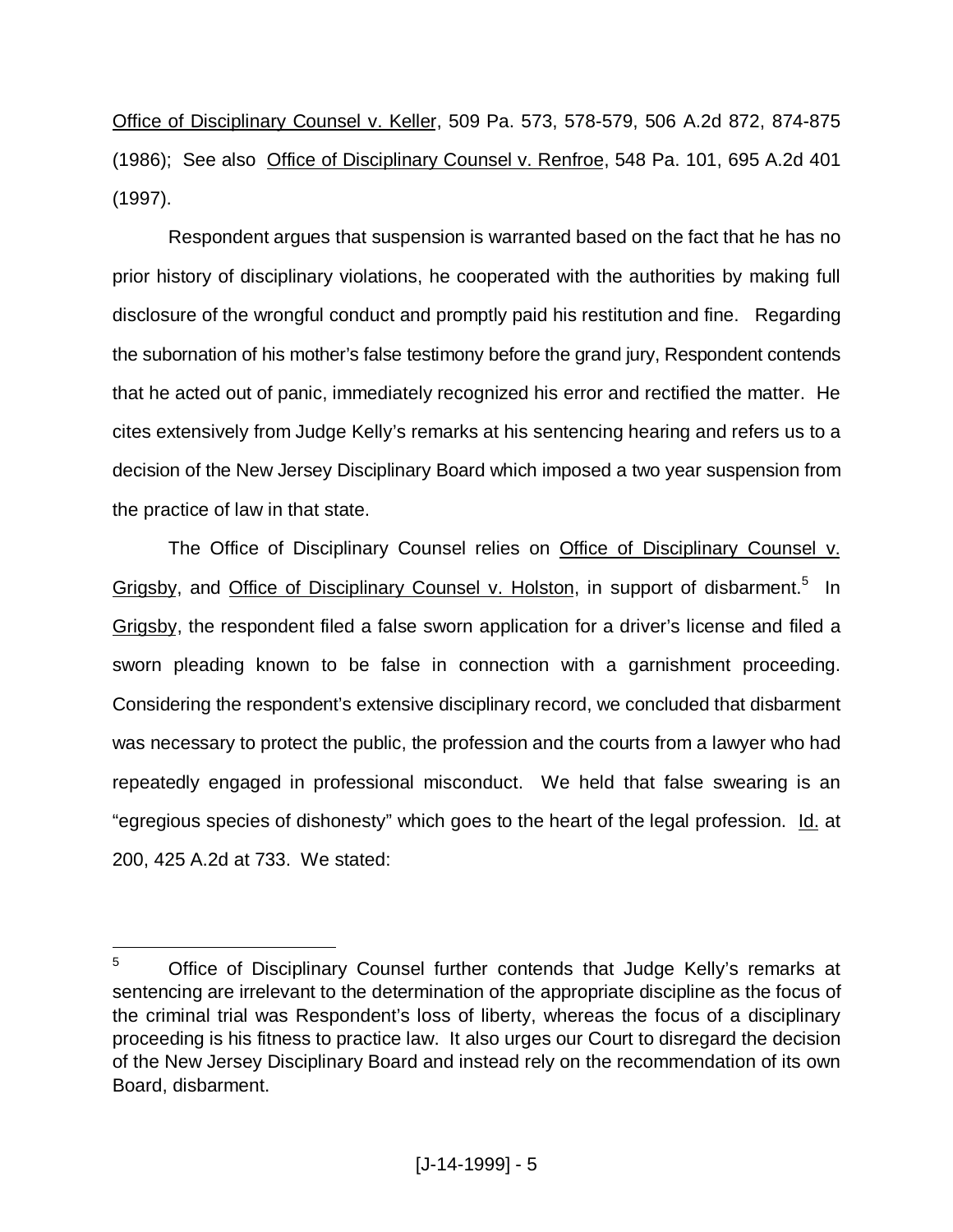The purpose of the Code of Professional Responsibility and the Rules of Disciplinary Enforcement is to protect the public, the profession and the courts. Whenever an attorney is dishonest, that purpose is served by disbarment.

Id. at 201, 425 A.2d at 733.

 $\overline{a}$ 

In Holston, the respondent forged a judge's name on a fabricated divorce decree and lied to a judicial authority when questioned on the matter. In determining that the respondent's infractions warranted the most severe sanction, we noted that the attorney's dishonest acts demonstrated a callous disregard for the integrity of the judicial process. We cited our decision in Grigsby and reaffirmed the proposition that false swearing in a judicial proceeding is an egregious species of dishonesty that is patently prejudicial to the administration of justice.

We find that Respondent's disciplinary infractions do not rise to the level of misconduct as demonstrated in Grigsby and Holston.<sup>6</sup> Notwithstanding the fact that his errant behavior was grounded in dishonesty, our Court has declined to adopt a *per se* rule requiring disbarment for specific acts of misconduct. Office of Disciplinary Counsel v. Chung, 548 Pa. 108, 695 A.2d 405 (1997). We further decline Respondent's invitation to impose a three-year suspension. His participation in a scheme to defraud insurance companies constitutes a serious breach of trust and the subornation of false testimony of his mother before a grand jury is nothing short of contemptible. We hold that the appropriate sanction to protect the public and maintain the integrity of the legal system is a five-year suspension.

<sup>6</sup> In his dissenting opinion, Mr. Justice Nigro discerns no appreciable difference between Respondent's misconduct and the misconduct that warranted disbarment in Holston. The two cases differ, however, as the Respondent in Holston lied to the judge when initially questioned about the origins of the fabricated document. In the instant case, Respondent immediately recognized his misconduct and reported the same to the authorities.